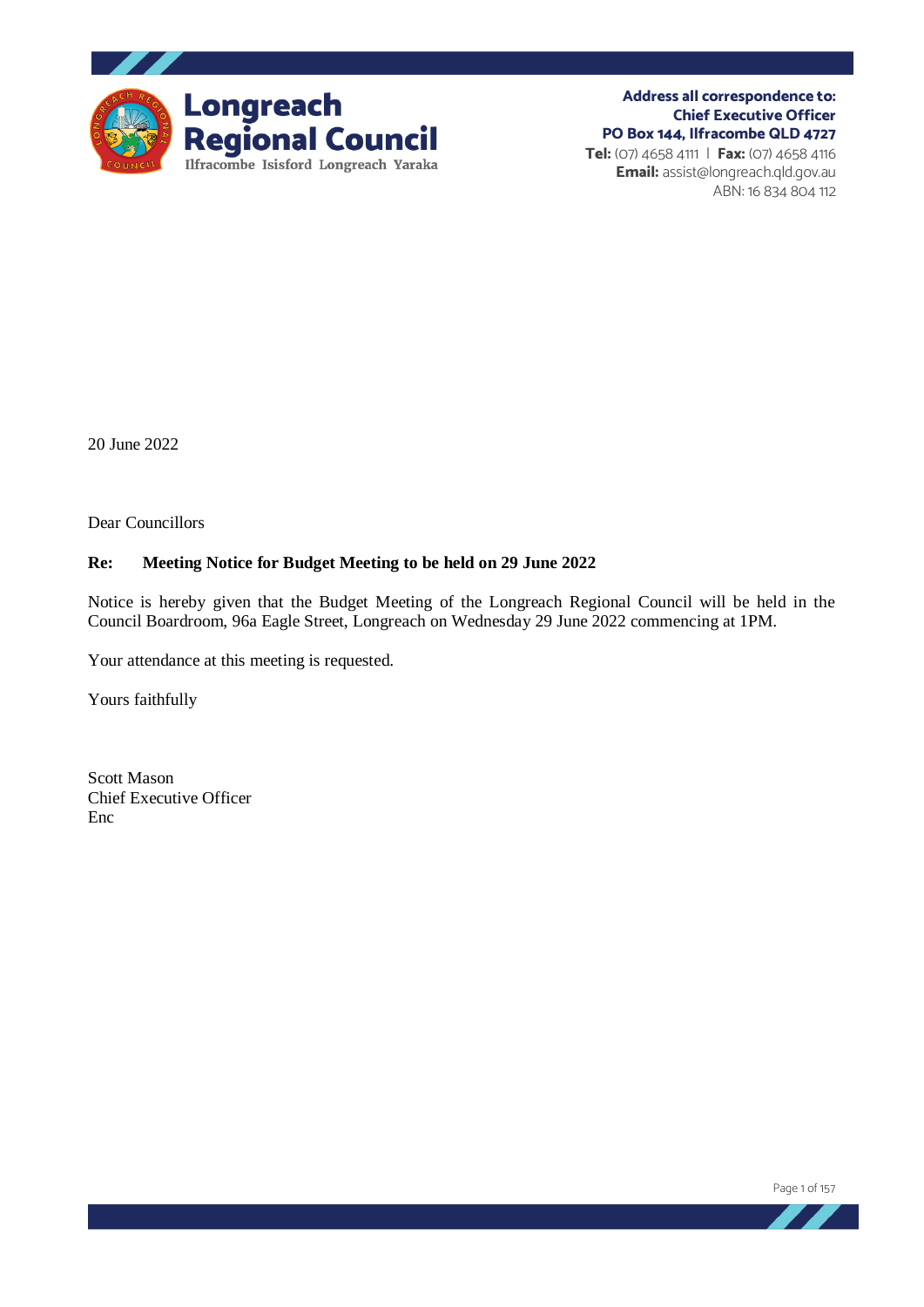# **LONGREACH REGIONAL COUNCIL BUDGET MEETING AGENDA**

## **Wednesday 29 June 2022**

*Council Boardroom, 96a Eagle Street, Longreach* 

| 1. | <b>Opening of Meeting</b>          |                                          |  |  |
|----|------------------------------------|------------------------------------------|--|--|
| 2. |                                    | <b>Consideration of Leave of Absence</b> |  |  |
| 3. | <b>Proposal of Budget by Mayor</b> |                                          |  |  |
|    | 3.1                                |                                          |  |  |
|    | 3.2                                |                                          |  |  |
| 4. | <b>Contents of Budget</b>          |                                          |  |  |
|    | 4.1                                |                                          |  |  |
| 5. | <b>Financial Policies</b>          |                                          |  |  |
|    | 5.1                                |                                          |  |  |
|    | 5.2                                |                                          |  |  |
| 6. |                                    | <b>Schedule of Rates</b>                 |  |  |
|    | 6.1                                |                                          |  |  |
|    | 6.2                                |                                          |  |  |
|    | 6.3                                |                                          |  |  |
|    | 6.4                                |                                          |  |  |
|    | 6.5                                |                                          |  |  |
|    | 6.6                                |                                          |  |  |
|    | 6.7                                |                                          |  |  |
|    | 6.8                                |                                          |  |  |
|    | 6.9                                |                                          |  |  |
|    | 6.10                               |                                          |  |  |
|    | 6.11                               |                                          |  |  |
|    | 6.12                               |                                          |  |  |
|    | 6.13                               |                                          |  |  |
|    | 6.14                               |                                          |  |  |
|    | 6.15                               |                                          |  |  |
|    | 6.16                               |                                          |  |  |
|    |                                    |                                          |  |  |